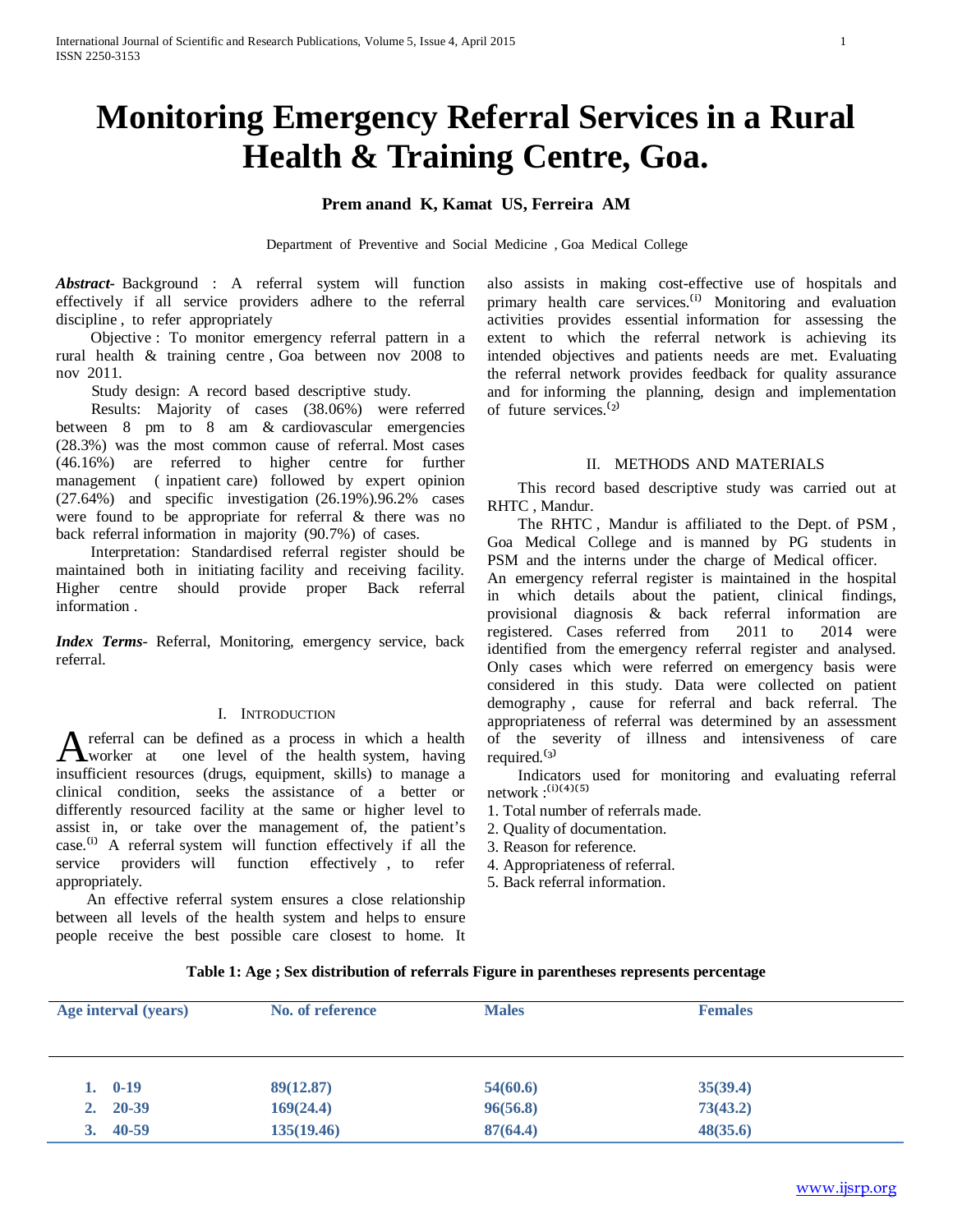International Journal of Scientific and Research Publications, Volume 5, Issue 4, April 2015 2 ISSN 2250-3153

| $4.60-79$         | 110(15.91) | 69(62.7) | 41(37.3) |
|-------------------|------------|----------|----------|
| 5. $80+$          | 36(5.8)    | 22(61.1) | 14(38.9) |
| Age not mentioned | 152(21.9)  | 95(62.5) | 57(37.5) |

| <b>Total</b> | 100<br>JJ1(100) | . ne<br> | . JO. ZJ<br>$-0.05$ ( $-0.00$ ) |  |
|--------------|-----------------|----------|---------------------------------|--|
|              |                 |          |                                 |  |

# III. RESULTS

The total number of emergency reference sent during the study period was 691.

 The age of the patient ranged from day1 of birth to 86 years. Maximum no. of references are in the age group 20-40 years(24.4%). Males constituted 61.09%.( Table 1)

## **Table 2 Time of references**

| S.no | <b>TIME</b>              | <b>No.of references</b> |
|------|--------------------------|-------------------------|
|      | 8AM TO 2 PM              | 151 (21.85%)            |
|      | 2PM TO 8PM               | 223 (32.2%)             |
| 3.   | 8PM TO 8AM               | 263 (38.06%)            |
| 4.   | <b>TIME NOTMENTIONED</b> | 54 (7.8%)               |
|      | <b>Total</b>             | 691 (100%)              |

#### **Table 3 Reason for reference**

| 1. Further management     | 319(46.16%) |
|---------------------------|-------------|
|                           |             |
| 2. Expert opinion         | 191(27.64%) |
| 3. specific investigation | 181(26.19%) |

Majority of cases(38.06%) were referred between 8pm to 8am (Table 2) & cardiovascular emergencies(28.3%) was the most common cause of referral ( Table 4 )

 Most case (46.16%) are referred to higher centre for further management ( inpatient care) followed by expert opinion(27.64%) and specific investigation(26.19%). 96.2% cases were found to be appropriate for referral & there was no back referral information in majority (90.7%) of cases.

## **Table 3 cause of reference ( underlying condition)**

| <b>CAUSE OF REFERENCE</b>     | $n = 691$    |
|-------------------------------|--------------|
| 1. cardiovascular emergencies | 195(28.2%)   |
| 2 .injuries                   | 138(20%)     |
| 3 .GI emergencies             | $70(10.1\%)$ |
| 4 .infections                 | 60(8.6%)     |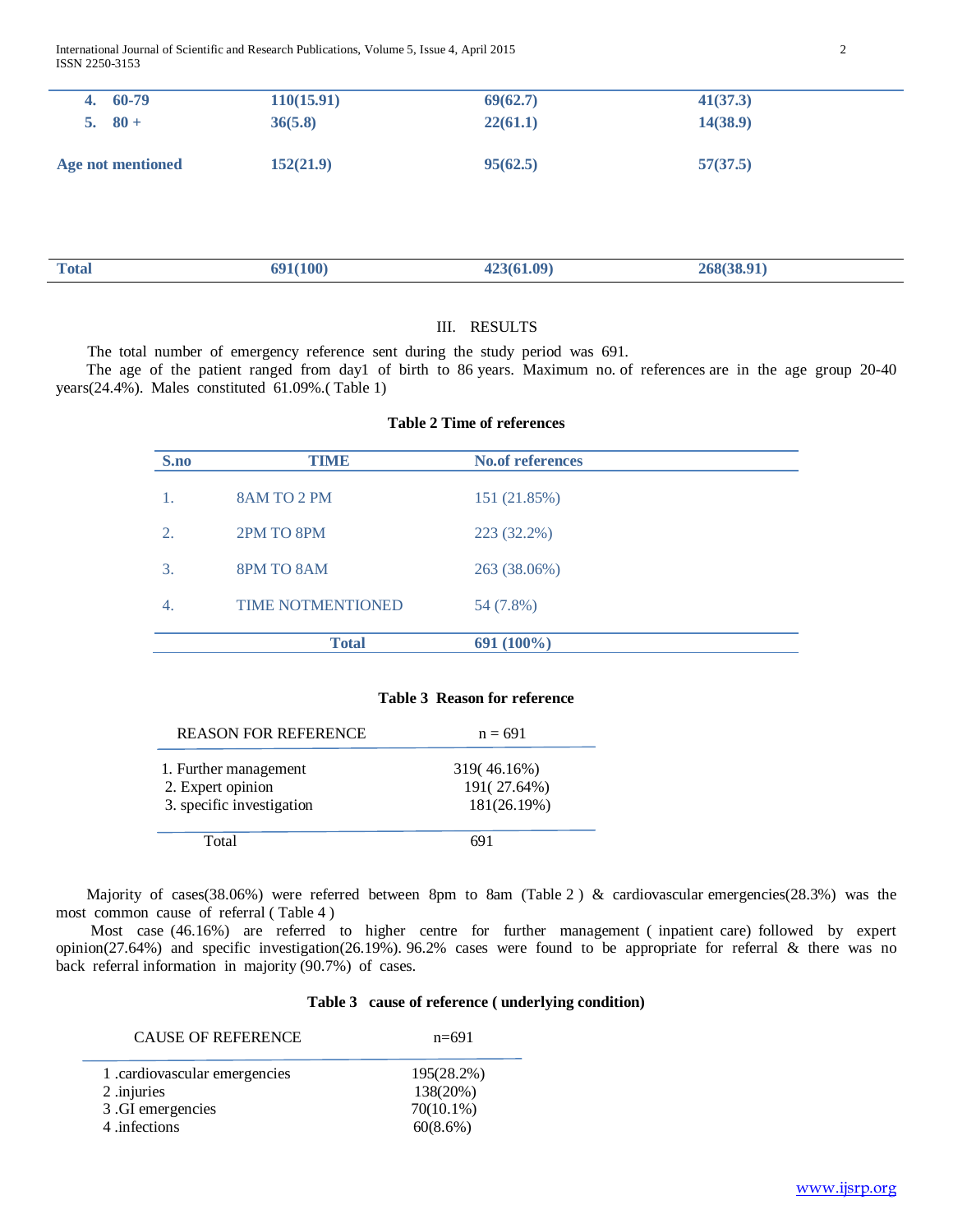| 5 .obstetric emergencies    | 54(7.8%)    |
|-----------------------------|-------------|
| 6 .snakebite/poisoning      | $45(6.5\%)$ |
| 7. Neurological emergencies | $40(5.8\%)$ |
| 8. Respiratory emergencies  | 39(5.6%)    |
| 9 .psychiatric emergencies  | $10(1.4\%)$ |
| 10.others                   | $40(5.8\%)$ |
|                             |             |

TOTAL 691

#### IV. DISCUSSION

 This study was conducted to evaluate emergency service at a primary care level.

 Study revealed that documentation of emergency reference was incomplete.

 Records of higher level facility revealed lack of information on either patient referral or feedback. Feedback from referral centre to the initiating facility was missing. Omaha ; et al in their study of patient referral system noted the same problem as several doctors complained of not receiving any reply or not even hearing any results concerning the patient they had referred in some complicated cases to higher level institution.<sup> $(6)$ </sup>

 The referral process is a critical component of quality of clinical care, and it has become increasingly scrutinized in the managed care era. The development of effective patient referral system is one of the important public health issue in developing countries . Referral is a two-way process that involves co-ordination and information transfer between the health centres and the hospitals. Effective referral requires clear communication to assure that the patient receive optimal care. Breakdown in communication can lead to poor continuity of care, delayed diagnosis, poly-pharmacy, increased litigation risk and unnecessary testing, and can therefore decrease the quality of care. $^{(7)}$ .

 Tejal et al (2000) in their study state that a critical component of effective referral system is the referral letter and specialists were dissatisfied with the content of the letters and with the information they received.

# INITIATING FACILITY RECEIVING FACILITY



# **ILLUSTRATION 1**